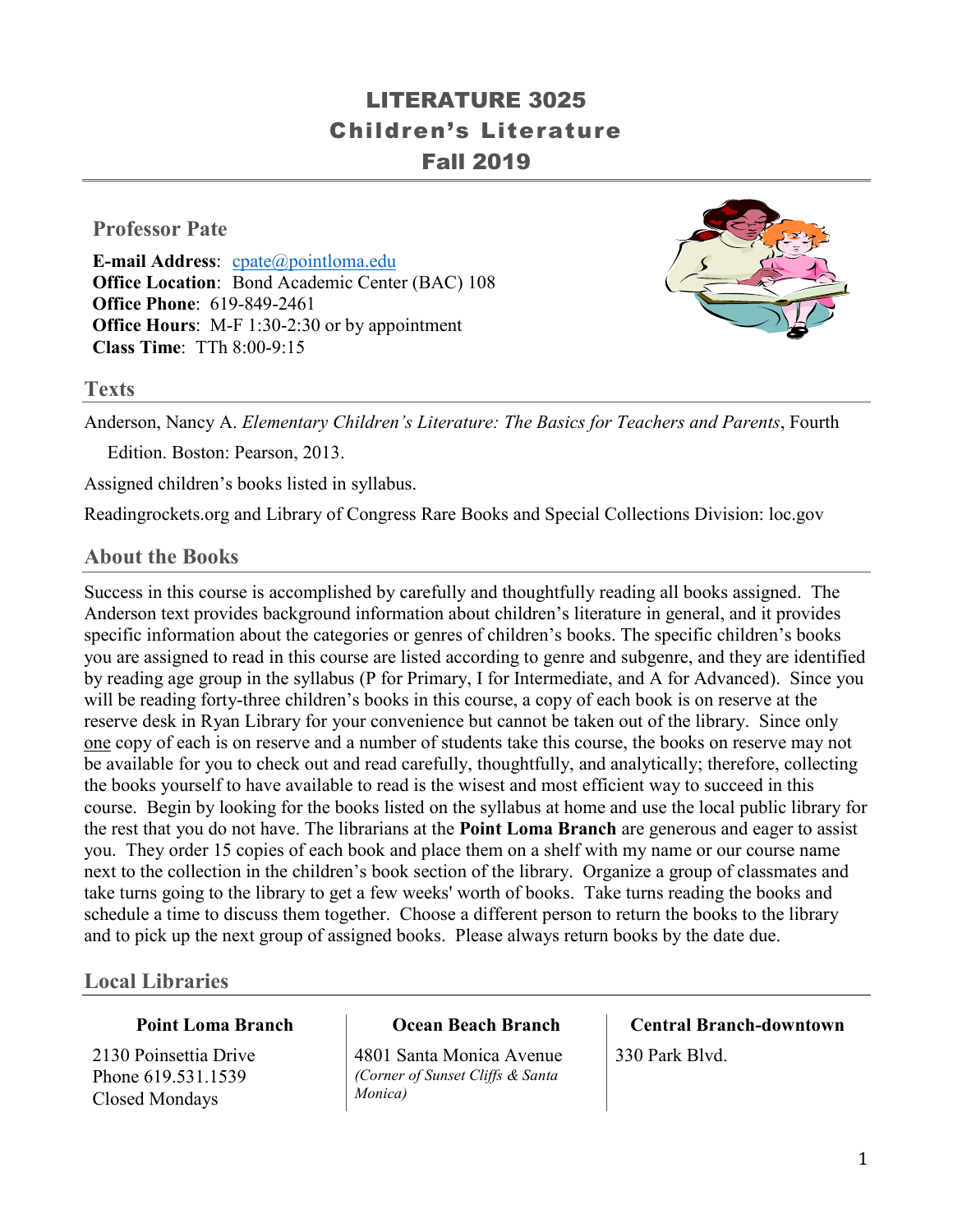## **Course Description**

This is an **upper division literature course** that offers a survey of classical and contemporary children's literature. It provides the historical background of children's literature as well as the modern application of the literature. This course is taught as a literature course not a methods course; therefore, it provides an opportunity for students to read, analyze, synthesize, and develop an understanding of what quality children's literature is. It functions as an important literary foundation for students preparing to teach, to work with children in fields such as illustration, psychology, sociology, as a children's pastor, a children's worker, a parent, or in other fields requiring a basic knowledge of children's literature. While this course is focused on reading children's books, it is a **rigorous 3-unit upper division literature course** that supports the survey of human endeavors from a historical, cultural, linguistic, and philosophical perspective developing a critical appreciation of human expression in both artistic and literary forms.

## **Course Learning Outcomes**

#### *Students will be able to:*

- 1. Closely read and critically analyze texts in their original languages and/or in translation. **(PLO 2,3, 5)**
- 2. Recall, identify, and use fundamental concepts of literary study to read and discuss texts
	- a. Standard literary terminology
	- b. Modes/genres of literature
	- c. Elements of literary genres
	- d. Literary periods (dates, writers, characteristics, and important developments)
	- e. Contemporary critical approaches
	- f. Extra-literary research **(PLO 2, 3, 5)**
- 3. Analyze the social, cultural, ethnic, gendered, and/or historical contexts of the works and their authors, and connect the texts with their own lives. **(PLO 1)**
- 4. Create detailed and informed textual analysis of literary works that analyze several of the fundamental concepts of literary study with mastery increasing beyond the 200 course level (**PLO l**).

## **Objective Domains**

#### **Concepts and Conventions:**

Students analyze literary elements and structural features in significant classical, historical, and cultural narrative and expository children's literature from a variety of cultures. Students identify themes that evolve out of setting, plot events, characterization, cultural patterns, and symbols found in traditions and mythologies in both written and visual texts. Students analyze plot types, influence of setting, writing style, story structure, author's point of view and perspective in both fiction and non-fiction prose and in illustration. They identify and evaluate structural devices such as rhyme, metaphor, alliteration, onomatopoeia, simile, hyperbole, anthropomorphism, and personification in prose and poetry. They study authors and illustrators and analyze and evaluate the ways in which the written text and illustration function together.

#### **Genres:**

Students analyze the structure, organization, and purpose of texts in varying genres. They demonstrate an understanding of genre structures and the function of the literary elements within the genres in expository and narrative writing.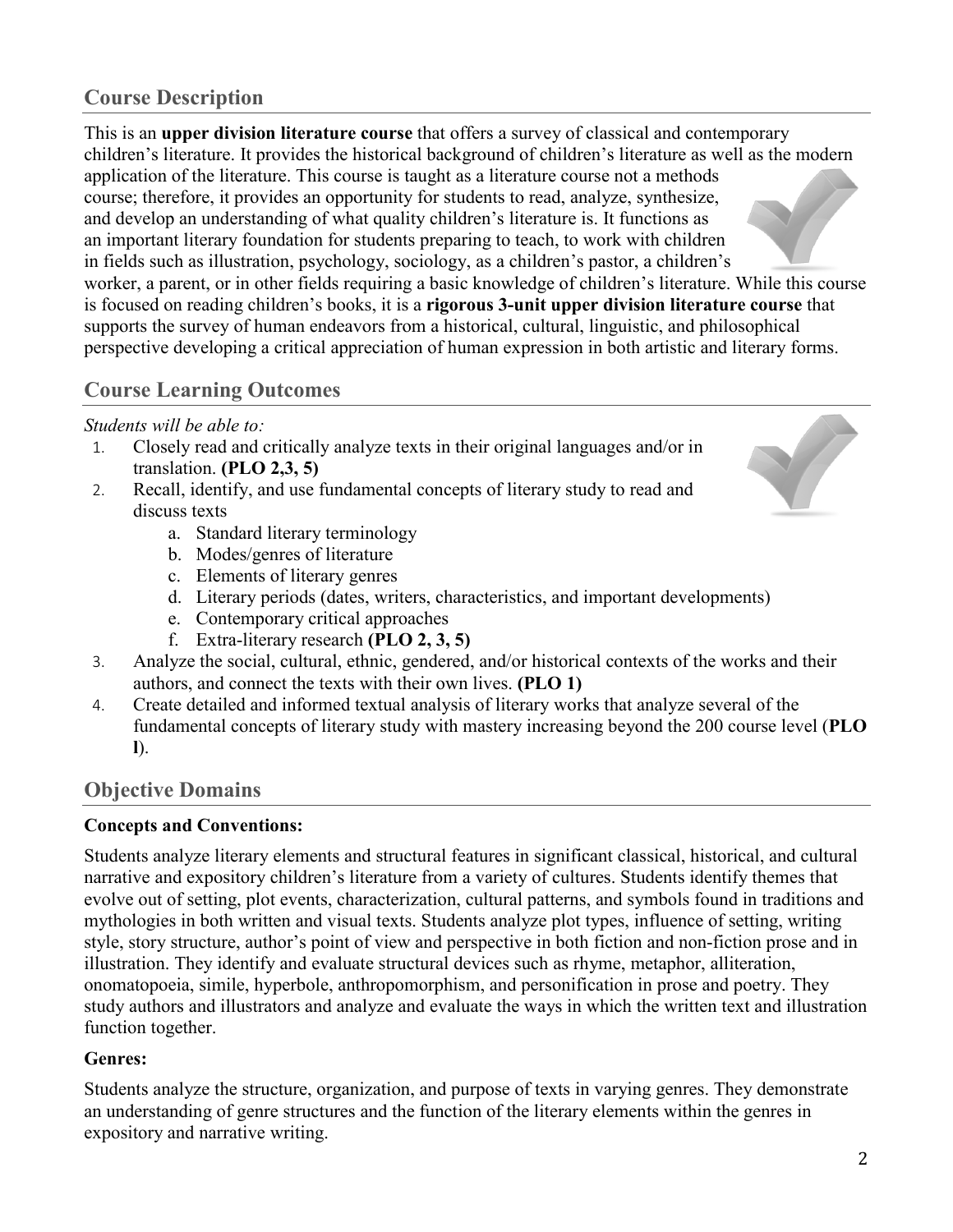## **Interpretation of Texts:**

Students "analyze both the implicit and explicit themes and interpret both literal and figurative meanings in texts, from a range of cultures and genres using textual support for inferences, conclusions, and generalizations they draw from any work" ("Standards of Program. . ." – a state document). Liberal Studies/Cross Disciplinary Studies majors, be sure to keep a copy of the syllabus for future reference and proof of completion of state requirements as stated in this syllabus.

## **To the Student**

#### **Responsibilities and Requirements:**

1. Literature comes to life when it is read well, thought about, and discussed among the readers. All students are expected to engage in this academic process and to contribute to class discussions since each contribution adds to other classmates' learning experiences as well as your professor's, and each contribution makes literature an even more meaningful, dynamic force in all of our lives.



- 2. Read all assigned readings and take notes on the readings by following the guidelines under "Reading for Quizzes and Tests" in this syllabus.
- 3. Log onto Canvas to access our course materials and assignment and project descriptions.
	- Please use Chrome as your browser.
	- Go to [canvas.pointloma.edu.](http://canvas.pointloma.edu/)
	- Create a shortcut or bookmark to this site.
	- Log in with your PLNU username and password.
- 4. Take notes during class discussions on paper, not on the computer since studies show this form of note taking is far more effective in regard to retention and synthesis. This practice enables you to engage in the process of learning and boots focus and comprehension. The notes will assist you in preparing for the exams.
- 5. Use Times New Roman, size 12 font, for all written assignments.
- 6. Employ standard writing conventions for all written assignments. Submit only polished final drafts written in college level prose. All writers must rewrite, revise, and rewrite their texts as many times as needed to create a clear focus and clear, polished prose. Quality writing happens as a result of clear thinking and intentional, thoughtful, and thorough revising and rewriting.
	- Points will be deducted for misspelled words, incorrect grammar usage, sentence level problems, lack of focus, organization, development, support, and missing documentation. Please use the tutorial center or make an appointment with me if you need or desire objective feedback on your writing.
- 7. Cite all sources consulted or used in your text. Use only the 2016 updated MLA documentation and Works Cited format in your writing.
- 8. Submit only authentic and original work. Using other people's ideas, work, or words as your own in any form will result in a failing grade for the assignment and for the course, and a report will be made to the Provost and placed in your academic file. See "Departmental Plagiarism Policy" below.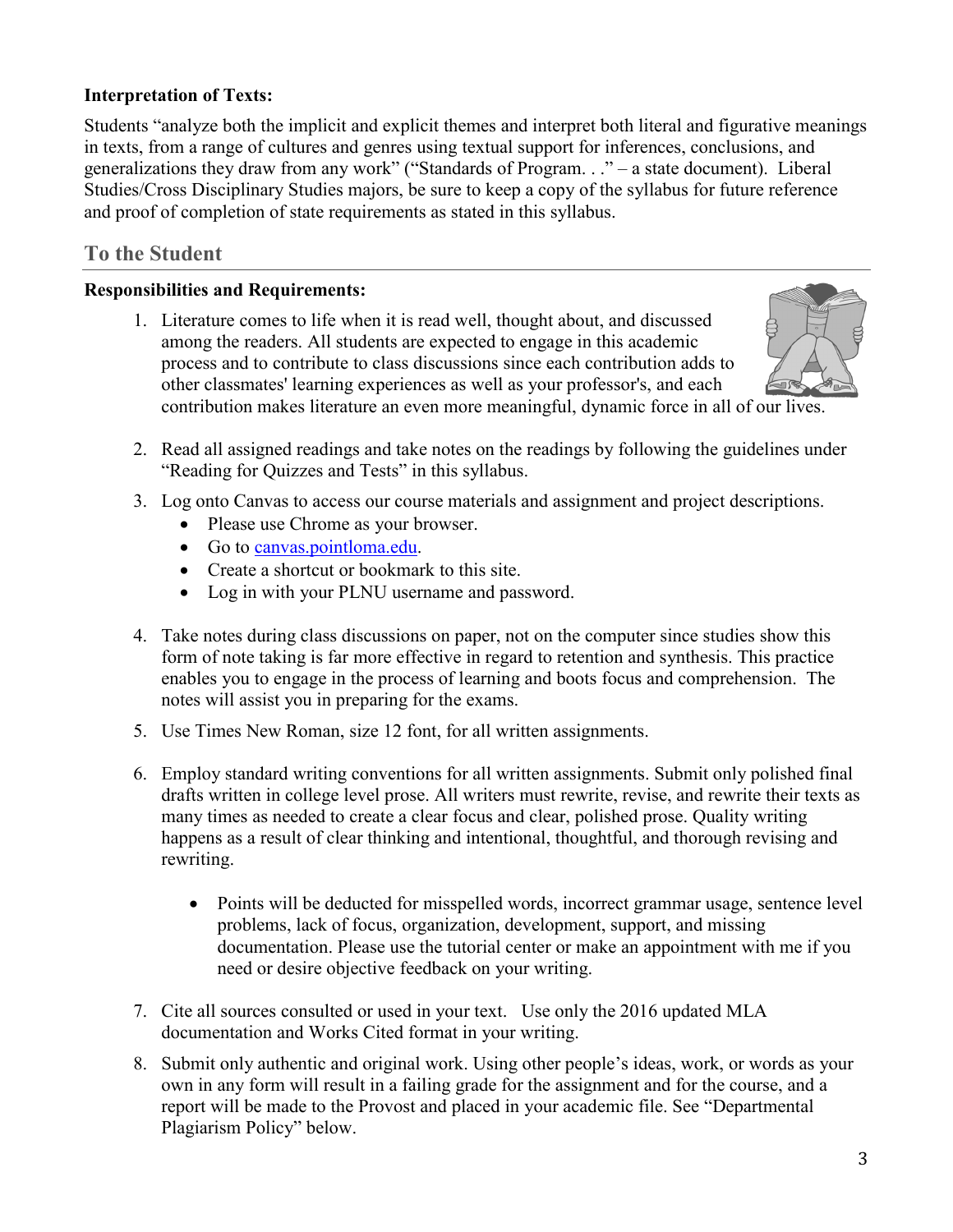## **Departmental Plagiarism Policy**

The Department of Literature, Journalism, and Modern Languages deems intellectual and academic integrity critical to academic success and personal development; therefore, any unethical practice will be detrimental to the student's academic record and moral character. Students who present the work of others, which includes but is not limited to borrowing another student's work, buying a paper, copying work from the Internet, or using the thoughts or ideas of others as if their own (using information in a paper without citation), commit plagiarism. Students will be held accountable for plagiarized material whether the material was plagiarized intentionally or unintentionally. Plagiarized work will result in a failing grade for the assignment and for the course. A written report will be filed with the department chair and the area dean. The dean will review the report and submit it to the Provost and the Vice President for Student Development. It will then be placed in the student's academic file.

- 9. Practice academic honesty and integrity by doing your own work and by reading each assignment to prepare for the class activities, quizzes, and tests.
	- Both asking for and providing information to those who have not read the assignments are forms of academic dishonesty or cheating and reveal a lack of personal integrity. Please do not put yourself or other students in compromised, dishonest, unjust positions by asking another student what the story was about before a quiz when you have not read the book yourself or by providing the information in any form to those who have not read.
	- Clicking out of a quiz or exam to find information, looking on another's paper or looking at notes in any form in any location is clearly cheating and will result in earning an "F" for that assignment and possibly for the course. All cell phones and watches must be put away during class and hats removed. I will circulate throughout the room during quizzes and exams.
- 10. Submit assignments in hard copy form in class on the dates specified in the syllabus or stated in class. Assignments turned in on time will be given credit. Late assignments or assignments turned in outside of class will earn no credit.
- 11. Six absences are the maximum number of absences allowed by the University for a 2-day-aweek-course. Please see the *PLNU 2019-2020 Undergraduate Catalog*. A seventh absence will result in de-enrollment from this course.

## **Classroom Attire Policy**

The classroom is a professional workplace and a place where all students have the right to work efficiently and to think clearly without distraction. An academic environment free of visual distractions facilitates academic success. As a member of this academic community, each student has a responsibility to dress in a way that does not distract or detract from academic pursuit but rather to dress in a way that encourages and fosters academic thinking and concentration. Please be responsible and considerate of those in this academic and professional environment and dress in a way that facilitates academic success.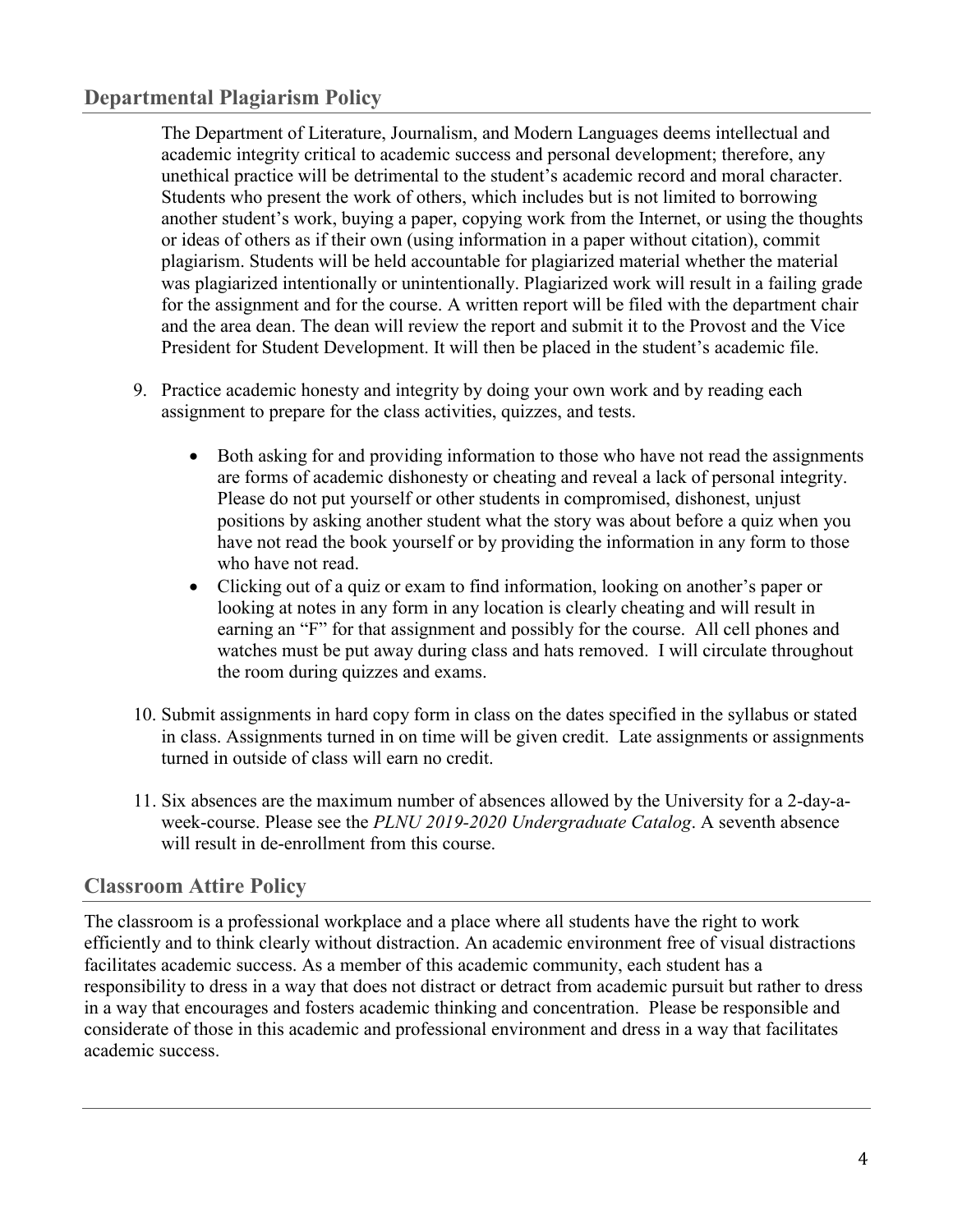## **Technology in the Classroom**



Please turn off your cell phone, remove your watch, and stow them away in your backpack, book bag, or purse before class begins and leave them in your bag throughout the class—unless I ask you to use your phone to complete an assignment in class. Technology will be used to take in-class quizzes, and it may be used for accessing ebooks, but if it is used for purposes other than those just stated, it is no longer acceptable to use in the classroom. If it is used for other purposes, you will be asked to log off and close it. Again, please be responsible for your actions and considerate of

others in this professional and academic environment and enable yourself to engage fully in the course by keeping yourself free from distraction.

## **Academic Accommodations**

All students are expected to meet at least the minimum standards for this course as set by the instructor. Students with learning disabilities who may need accommodations to meet the set standards should first discuss options and services available to them in the Disability Resource Center (DRC) during the first two weeks of the semester. The DRC, in turn, will contact the professor with official notification and suggested classroom accommodations, as required by federal law. Approved documentation must be provided by the student and placed on file in the DRC prior to the beginning of the semester.

## **Quizzes and Tests**

Quizzes and tests will be given throughout the course on lecture content, discussion content, and required reading. Quizzes will be taken online and may not be taken at any other time or place than in class, with the class. However, should you need to miss class due to illness or a school sponsored event, you must contact me **prior to class** to inform me of your illness or scheduled excused absence and make arrangements to take the quiz in hard copy form in my office.

#### **Reading for Quizzes and Tests:**

Expect to be quizzed on each assigned reading. To properly prepare to take the quizzes and tests and to become a better prepared teacher, counselor, parent, etc., it is essential that you know the items listed below for each book. This information should be written down and stored in an electronic or hard copy file so you can refer to it when preparing for tests and so you will have it available to refer to in years to come. Your efforts will prove to have immediate and long term value.

#### **Know the items listed below for each book:**

Identify and analyze the following literary elements:

- 1. Title, author, and illustrator of the book
- 2. Genre and, if appropriate, type of book within that genre (most are listed on the syllabus)
- 3. Fully describe the setting.
- 4. State the name of main character and describe the ways the main character contributes to the plot and theme. Are the characters believable, consistent, and can the reader identify with them? Follow and describe if and how the character changes. This will lead to the theme.
- 5. Identify the main plot events and note their significance to the character and the theme of the story.
- 6. Identify the plot type: cumulative, linear, episodic, or circular, and analyze its movement.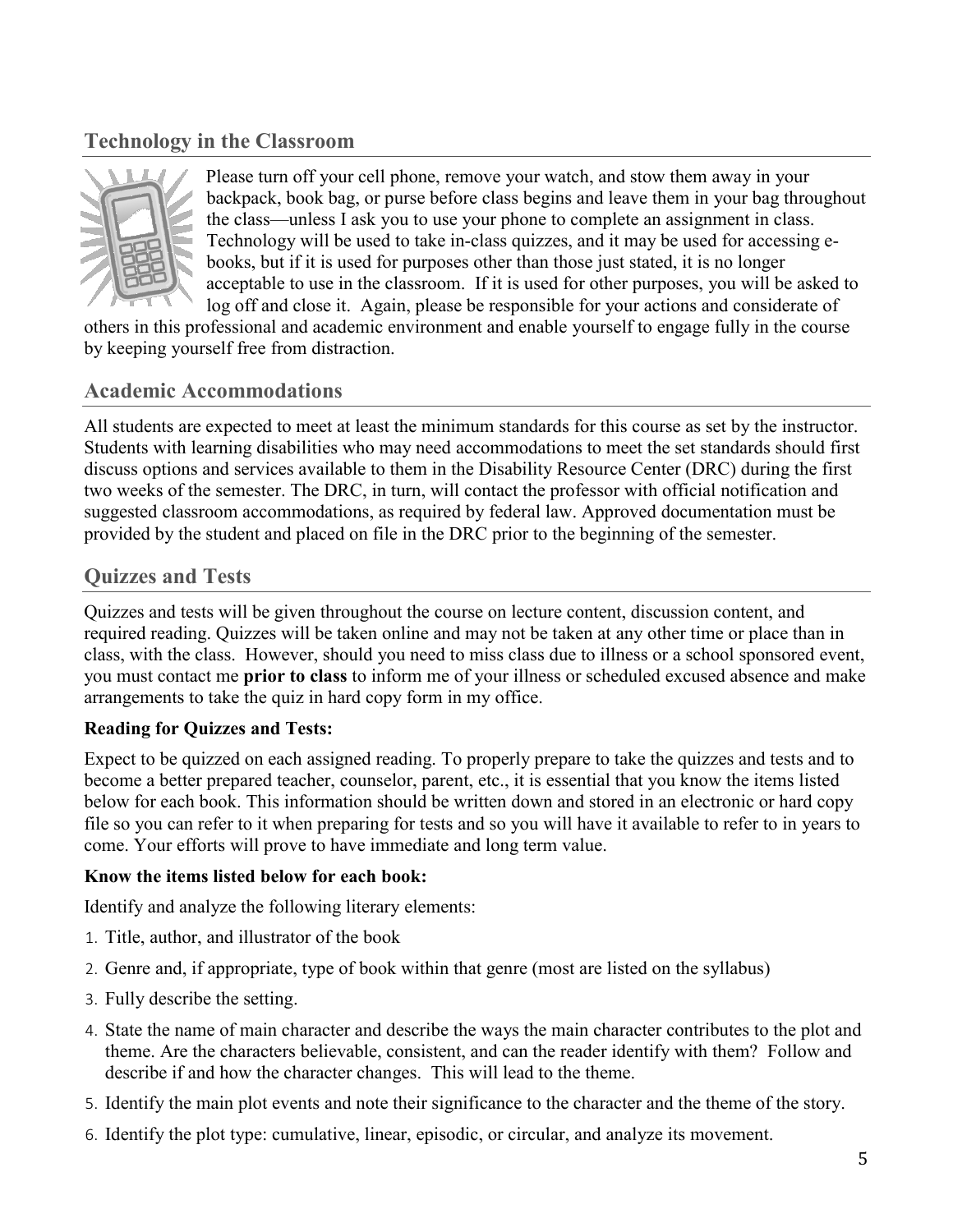- 7. Identify the text structure (rhetorical strategy)—compare/contrast, event/effect, problem/solution, or achievement of skill.
- 8. Summarize the story or each chapter if it is a chapter book. A summary provides a brief answer to the question, what is the story or chapter about? This question can be answered in a couple of brief, concise statements that are inclusive enough to remind you of the significant events.
- 9. State the theme. In one complete sentence answer the question, what meaningful point is the author making? The theme is the central meaning of the story the reader can apply to his or her life that naturally evolves out of the plot, characterization, and setting. The theme is a significant, meaningful, positive value statement about life and/or people with general applicability to a child's world. It will often have a "because" idea. The theme is not the topic, subject, or thematic concept of the book. For example, "love" is a topic, not a theme; however, "Unconditional and sacrificial love can empower a person to change" is a theme.

## **Projects**

#### **Sept. 17: Literacy Chronicle due in class in hard copy form (Do not submit to Canvas.)**

2 pages double spaced in Times New Roman size 12 font (20 points)

Spend time reflecting upon yourself as a reader from as early as you can remember. A conversation with your parents or a relative will likely jog your memory about when you began to read, what you read, where and how you liked to read, etc. When did you begin to read? How would you characterize yourself as a reader? What genres do you enjoy reading the most and why? (For a list of genres, please see p. 8 in the text. Science fiction is not listed as a specific genre, but it is a viable genre to choose.) Who is your favorite author/book and why? Have your reading preferences changed over the years? What has and does reading mean to you? Do you read for pleasure, for knowledge, for escape, only when you have to? How has/does it affect you? (Has it been therapeutic, helped you address personal or social issues, or simply been for pleasure?) What significant insight, understanding, opportunity, or experience has come from your reading?

Organize your reflection chronologically, around periods in your life, or around themes. You will likely not address every question, but you also will likely go beyond the questions posed. Within your reading chronicle, describe one or two literacy anecdotes or significant reading experiences you remember. Provide a thoughtful conclusion at the end of your literacy chronicle.

#### **Genre and Literary Analysis, Presentation, Handout, and Individual Reflective Summary** (40 points)

#### **Genre and Literary Analysis**

Using chapters 2, 3, the corresponding genre chapter, and the outline in Canvas that corresponds to the genre of the children's book you have been assigned, analyze the children's book through the structures those resources provide. Analyze and identify the distinguishing genre and quality characteristics of the text. Read a minimum of two sources for the author and two for the illustrator if the illustrator is not also the author, other than Wikipedia, to prepare a brief introduction of the author and/or illustrator.

#### **Instructions for the handout are on the next page.**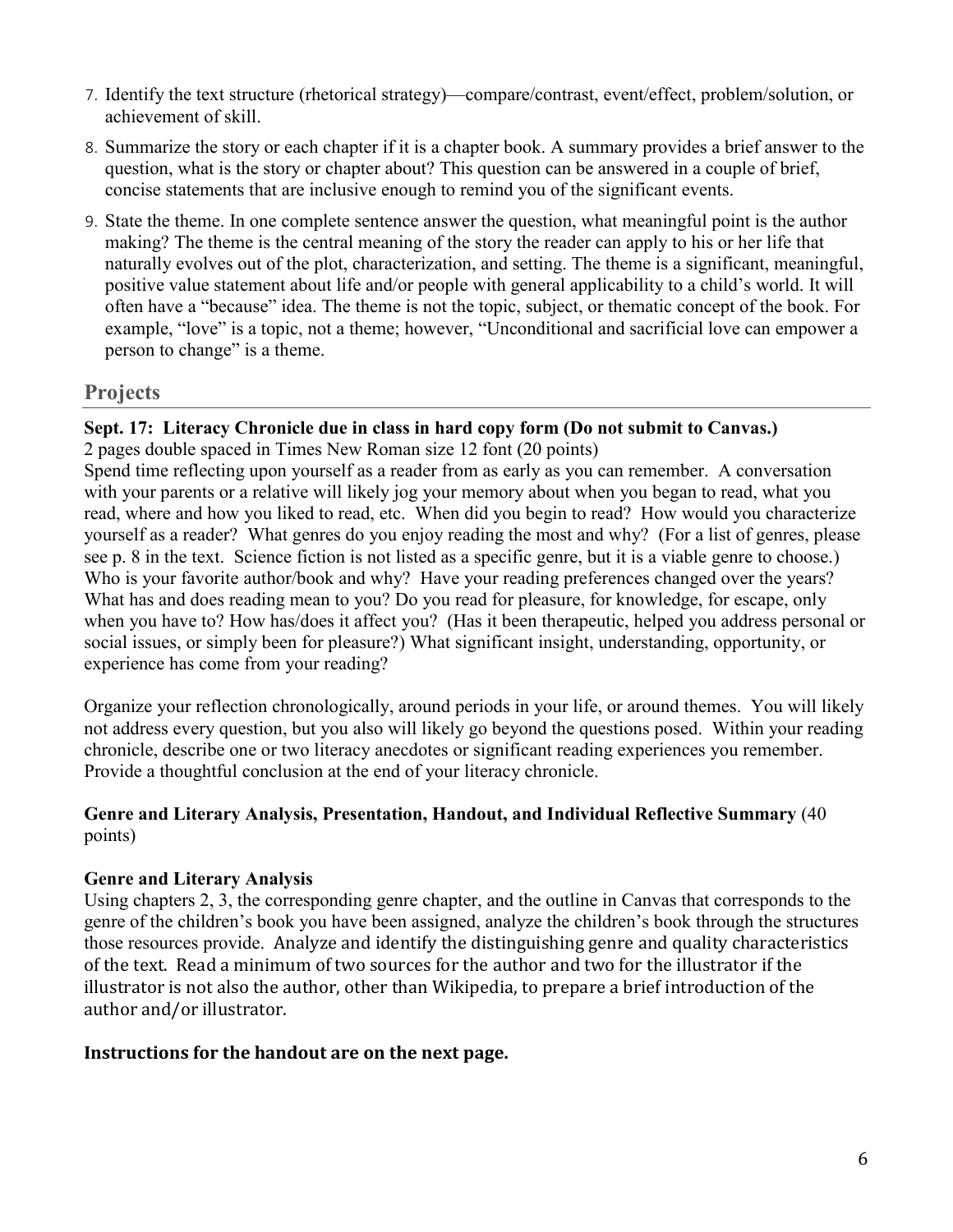## **Handout (15 points) Make hardcopies for the class and place them on the front desk.**

- 1. Write a brief bio of the author and of the illustrator
- 2. List the most significant and memorable genre characteristics of the story
- 3. List the most significant and memorable quality characteristics of the illustrations
- 4. State the theme
- 5. Cite all information you use from all sources right where you use the information on your handout. (**Put quotation marks around any word, phrase, or sentence you use from any and all sources. Using 2016 MLA style, cite every source you use where you use it even if you do not quote it but you simply use the information by putting it into your own words.) A failure to do this will result in no credit for this section. (Anderson 35) author + page # ("Demi at Work," par. 10) title, + par. #**
- 6. Provide a properly formatted 2016 MLA style Works Cited on the back of the handout

## **Presentation (15 points) Submit to Canvas**

Arrive in class early to prepare and present the following in a 5-7 minute presentation in class:

The purpose of this assignment is to introduce your classmates to the person/people who are the author and/or illustrator of the book you have been assigned so your audience can better understand the creator of the book and what has influenced her/his life and work. The second purpose is to highlight and demonstrate for your audience the hallmark or most significant, meaningful, and memorable elements of the book and ultimately answer this question: **What makes the work (the book) distinctively different from other's work (books)?**

Show your audience the answer to that question by analyzing and doing the following:

- 1. Give a brief bio of the author and/or illustrator's accomplishments, influences, and the qualities for which the author and illustrator are known.
- 2. Identify and discuss the **most significant and memorable genre characteristics of your assigned book.**
- 3. Identify and discuss the **most significant and memorable quality characteristics of your assigned book.**
	- Analyze the impact the diction and syntax have on meaning, tone, and reading experience (style: types of verbs, nouns, grammatical structure, imagery, figurative language, allusion, irony, symbolism, dialect, comparisons, sound, rhythm, etc.).
	- Analyze the literary elements in both text and illustration (setting, characterization, plot, theme, and tone: see pp. 31-39).
	- Analyze the effect of the point of view in both text and illustration
	- Analyze the visual elements of artistic design (Ch. 3).
	- Choose the exemplary elements in the categories above and include those in your presentation.
- 4. Discuss the theme, its significance, and identify the ways the theme evolves out of the plot, the characters, and is visible in the illustrations. (If your book is a collection, skip to # 5.)
- 5. Provide a verbal summary of your personal response to the book.
- 6. Cite all information you use from all sources right where you use the information in your handout. (**Put quotation marks around any word, phrase, or sentence you use from any and all sources.** Using MLA style, **cite every source you use where you use it** even if you do not quote it but you simply use the information by putting it into your own words.) **A failure to do this will result in no credit for this section.** Citation Examples: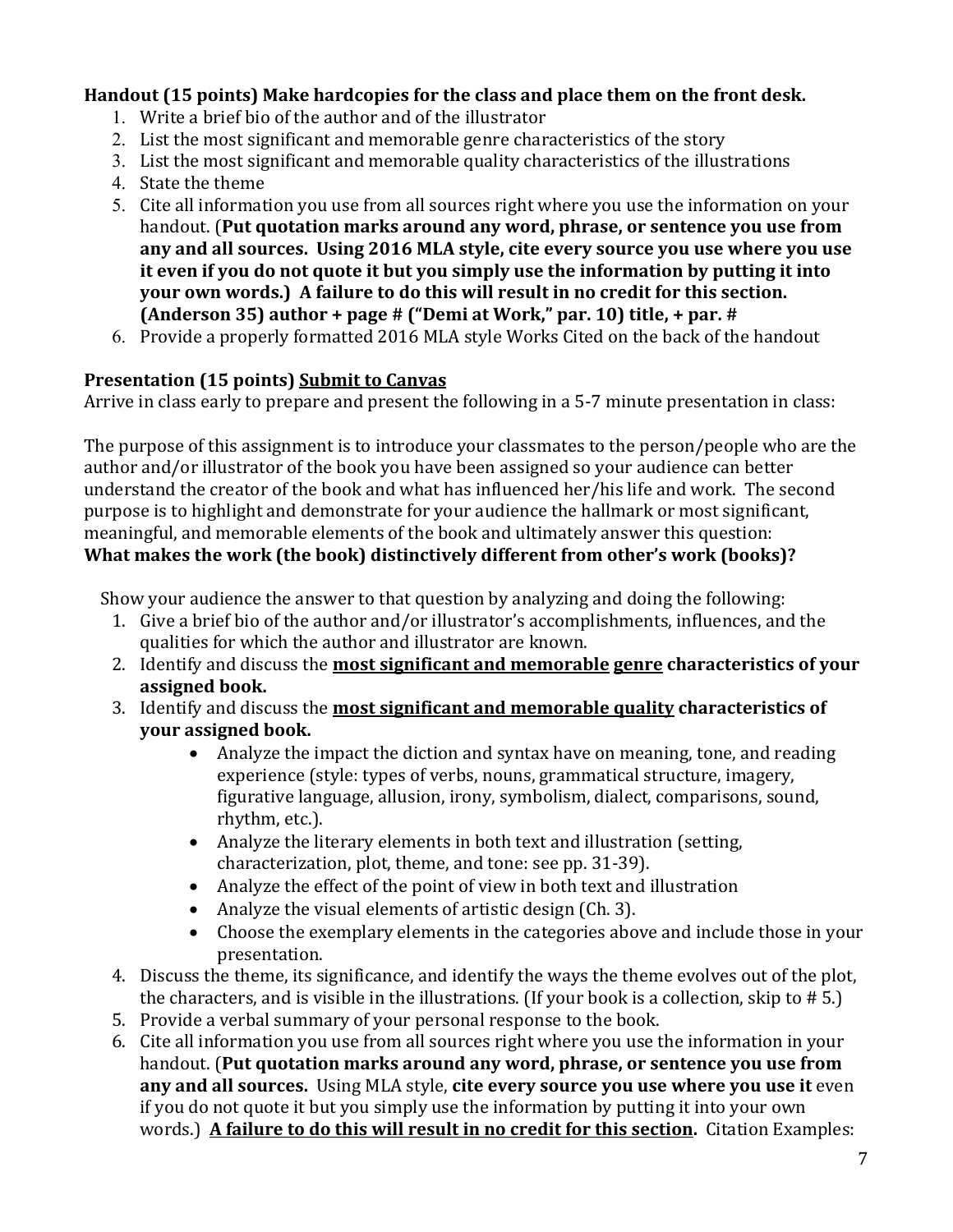(Anderson 35) author + page  $#$  ("Demi at Work," par. 10) title, + par.  $#$ . Do not cite by website name in the parenthetical citation.

**Personal Response** one page in hard copy form (Do not submit to Canvas.) Turn in a hard copy of your response along with a hard copy of your handout. **(10 points)** Reflect upon the following and **be specific** in your response:

- How you received the text
- For what you are grateful regarding the text and the author/illustrator
- What the text has added to your thinking/understanding
- How the text has challenged your thinking/understanding
- How it has changed/affected your understanding of children's literature

## **Sept. 26: In-class Story Map of Assigned Cinderella Story** (10 points possible)**:**

As a group, create a story map for the Cinderella story you have been assigned. This is a group assignment for initial reading, discussion, and analysis that must be completed in class. Please see the format for the story map on p. 38 and follow that format. Outside of class, type two paragraphs that reflect on the following:

- 1. What did completing the story map add to your reading experience and your level of comprehension and why?
- 2. Along with what you experienced, how might a child benefit from completing a story map for a book? (Story Map Reflection due Oct. 1. Also see due date below.)

**Oct. 1: Story Map Reflection Due** in class in hard copy form only. (5 points possible) Do not submit on Canvas.

**Nov. 7: Community Service Read Aloud One Page Reflection** due in class in hard copy form only. (20 points) Do not submit on Canvas.

Choose a picture storybook from the syllabus to read to a child that is appropriate for the age of the child. Do not choose a concept book. Read the book to yourself first and then read it aloud to a child or to a group of children face-to-face. After you have read the story, write about your experience. Identify the story, your audience, date, time, and location of the reading. Compare and contrast your experience reading the text to yourself and reading the text to the children. Describe the effect that reading the story aloud to a child or children had on you in comparison to your reading it silently to yourself.

## **Course Perspective**

In response to my reading *Teaching and Christian Practices: Reshaping Faith and Learning*, I have removed the collection of creation myths and four chapter books from the syllabus in an effort to implement a change in perspective about reading and to enable us to move from reading as consumers to reading charitably in Christian love. This requires us to read with thoughtful contemplation which requires that we take even more time than usual to reflect on the reading and to be willing to receive the text with humility, vulnerability, and to be changed by it. This requires rereading to more fully understand it and to be grateful for what the author/illustrator has given us. Some other ways we will practice this together is to work in pairs, lead and participate in discussions, and share our reading perspectives and experiences.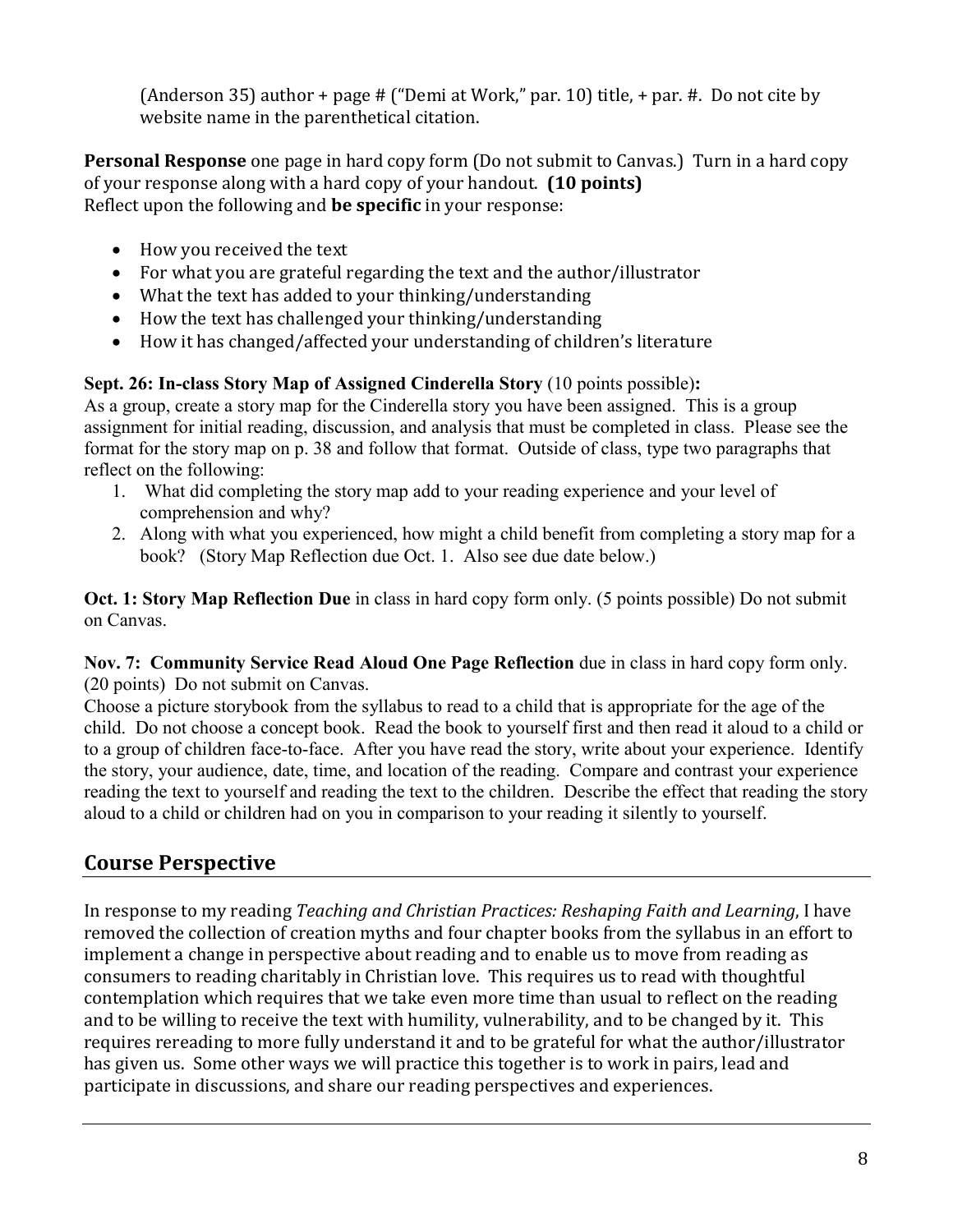



## **CHILDREN'S LITERATURE**

**Tentative Schedule**

| <b>DATE</b>                        | <b>TOPIC</b>                                                                                     | <b>READING ASSIGNMENTS</b>                                                                                                                                                                                                                                                                                                                                                                                                                                                                                                                               |  |
|------------------------------------|--------------------------------------------------------------------------------------------------|----------------------------------------------------------------------------------------------------------------------------------------------------------------------------------------------------------------------------------------------------------------------------------------------------------------------------------------------------------------------------------------------------------------------------------------------------------------------------------------------------------------------------------------------------------|--|
| <b>Thursday</b><br>Sept. 5         | <b>Introduction to</b><br>Children's<br>Literature                                               | Please begin today to collect the books listed below if you haven't<br>done this already. Use the "Reading for Quizzes and Tests" section<br>as your guide for reading and taking notes on the books. Read the<br>(I) intermediate and the (A) advanced books ahead of schedule<br>because, in many cases, you may not be able to read the assigned<br>reading in one evening. Take thorough and careful notes when you<br>read since you will be expected to recall the content of the stories<br>on the days in which we talk about the book in class. |  |
| Tuesday<br><b>Sept. 10</b>         | <b>Early Children's</b><br>literature and<br>early Sunday<br><b>School</b>                       | <i>Chapter 1</i> "Introduction to the World of Children's Literature"<br>Look online for Spiritual Milk for Boston Babes in Either England<br>and A Little Pretty Pocketbook. Pay careful attention to the style and<br>theme.                                                                                                                                                                                                                                                                                                                           |  |
| <b>Thursday</b><br><b>Sept. 12</b> | <b>Visual Literacy</b>                                                                           | <b>Chapter 2 "Elements of Quality Children's Literature"</b><br><b>Chapter 3 "The Art of Illustration"</b><br>Potter, Beatrix. The Tale of Peter Rabbit. (P)<br>(Please bring a copy to class and make sure the text and illustrations<br>both are by Potter.)<br>Added Class Content: Randolph Caldecott and Kate Greenaway                                                                                                                                                                                                                             |  |
| Tuesday<br><b>Sept. 17</b>         | <b>Visual Literacy</b><br>continues<br><b>Literacy Chronicle</b><br>Due in class in<br>hard copy | McCloskey, Robert. Make Way for Ducklings. (P)<br>Keats, Ezra Jack. The Snowy Day. (P)<br>Carle, Eric. The Very Hungry Caterpillar. (P)                                                                                                                                                                                                                                                                                                                                                                                                                  |  |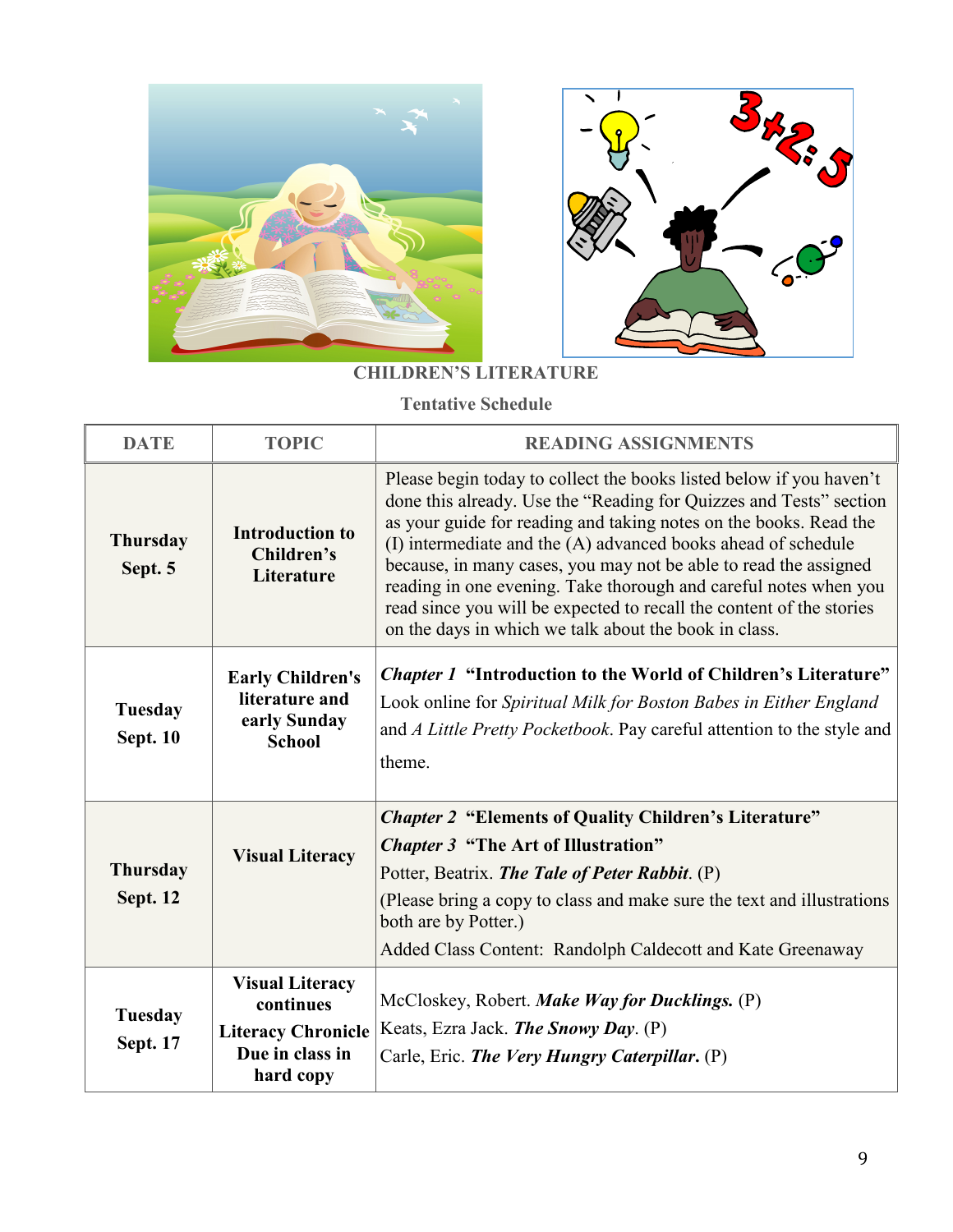| <b>DATE</b>                        | <b>TOPIC</b>                                                                                                                                 | <b>READING ASSIGNMENTS</b>                                                                                                                                                                                                                                                                                                                                                               |  |
|------------------------------------|----------------------------------------------------------------------------------------------------------------------------------------------|------------------------------------------------------------------------------------------------------------------------------------------------------------------------------------------------------------------------------------------------------------------------------------------------------------------------------------------------------------------------------------------|--|
| <b>Thursday</b><br><b>Sept. 19</b> | <b>Folk Tales</b><br><b>Greek Myths and</b><br><b>Fables</b><br>Please bring a copy<br>of Aesop's Fables<br>to class.                        | <b>Chapter 5 "Traditional Literature"</b><br>Ingri and Edgar Parin D'Aulaire. D'Aulaires' Book of Greek Myth<br>$(I-A)$<br>Study the Family Tree and read to 49, 70-75, 132-147, 158-161,<br>182-189<br><i>Aesop's Fables.</i> Read at least 10 fables of your choice                                                                                                                    |  |
| <b>Tuesday</b><br><b>Sept. 24</b>  | <b>Folklore</b> (folk<br>tales) Mother<br><b>Goose and Nursery</b><br><b>Rhymes</b><br>Please bring a<br>book of nursery<br>rhymes to class. | Lobel, Arnold. <i>Lobel's Book of Mother Goose</i> (P)<br>Toy books<br>Ahlberg, Janet and Allan. The Jolly Postman or The Jolly Pocket<br>Postman. Each Peach Pear Plum. (P)                                                                                                                                                                                                             |  |
| <b>Thursday</b><br><b>Sept. 26</b> | <b>Folk Tales</b><br><b>Cinderella Story</b><br><b>In-class Story Map</b>                                                                    | Brown, Marcia and Charles Perrault. Cinderella.<br>San Souci, Robert D. The Talking Eggs. (I) African American -<br>Jerry Pinkney illustrator<br>Complete Story Map in class and reflection out of class                                                                                                                                                                                 |  |
| <b>Tuesday</b><br><b>Oct. 1</b>    | <b>Folk Tales</b><br><b>Story Map</b><br><b>Reflection Due in</b><br>class in hard copy                                                      | <b>Cumulative Tale</b><br>Aardema, Verna. Why Mosquitoes Buzz In People's Ears. (P) West<br>African Leo and Diane Dillon illustrators<br><b>Beast Tales</b><br>Young, Ed. Lon Po Po. (P) Chinese Little Red Riding hood<br>Brown, Marcia. <i>Once a Mouse</i> . (P) India<br><b>Magic and Wonder Tale</b><br>Brown, Marcia. Stone Soup. (P) French (Match the author with the<br>title.) |  |
| <b>Thursday</b><br><b>Oct. 3</b>   | <b>Folk Tales</b>                                                                                                                            | <b>Magic and Wonder Tales</b><br>dePaola, Tomie. Strega Nona. (P) Italian<br><b>Quest Tales</b><br>de Paola, Tomie. The Clown of God. (P) Italian<br>Demi. (Charlotte Dumaresq Hunt) The Empty Pot. (P) Chinese<br>McDermott, Gerald. Arrow to the Sun. (P) Native American Indian                                                                                                       |  |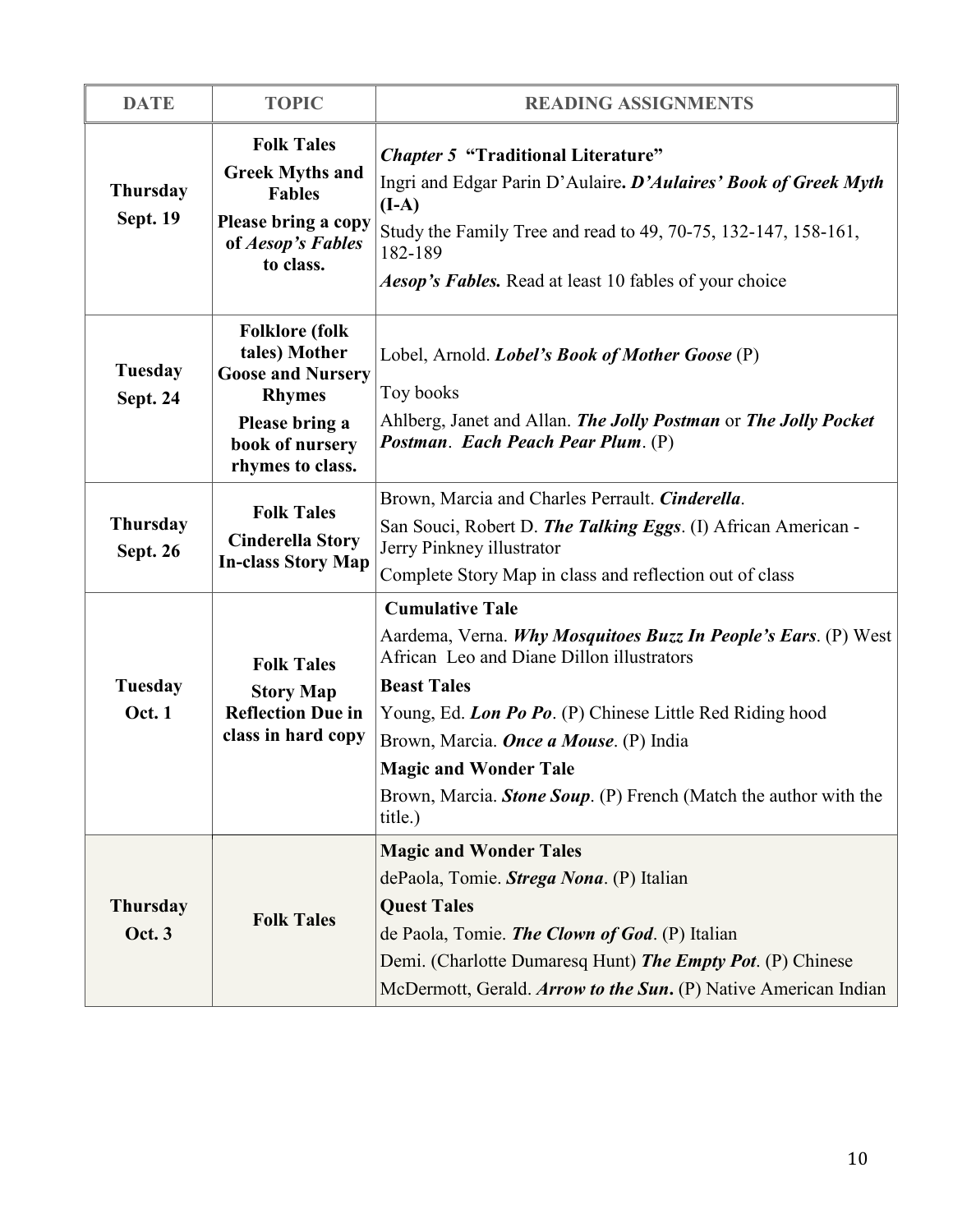| <b>DATE</b>                                      | <b>TOPIC</b>                                                                                             | <b>READING ASSIGNMENTS</b>                                                                                                                                                                                                                                                                                                                                                                                                |  |  |
|--------------------------------------------------|----------------------------------------------------------------------------------------------------------|---------------------------------------------------------------------------------------------------------------------------------------------------------------------------------------------------------------------------------------------------------------------------------------------------------------------------------------------------------------------------------------------------------------------------|--|--|
| Tuesday<br><b>Concept Books</b><br><b>Oct. 8</b> |                                                                                                          | <b>Chapter 4 "Early Childhood Books" and</b><br><b>Chapter 12 "Informational Books"</b><br><b>Alphabet Books, Counting Books</b><br>Bert Kitchen. Animal Alphabet. (P)<br>(This book is currently out of print, but our library and others have<br>it, so please look for it.)<br>Anno, Mitsumasa. Anno's Counting Book. (P)<br><b>Wordless Book</b><br>Spier, Peter. <i>Noah's Ark</i> . (P) Complete Story Map in class |  |  |
| <b>Thursday</b><br><b>Oct. 10</b>                | Poetry<br>Please bring a copy<br>of Where the<br>Sidewalk Ends to<br>class.                              | <b>Chapter 13 "Poetry and Verse"</b><br>Hall, Donald. The Oxford Illustrated Book of American Children's<br>Poems. (P) Feature poet: Nikki Giovanni<br>Silverstein, Shel. Where the Sidewalk Ends. (P)                                                                                                                                                                                                                    |  |  |
| Tuesday<br>Oct. 15                               | <b>Midterm</b>                                                                                           | Minimum of 125 objective questions and no essay questions.                                                                                                                                                                                                                                                                                                                                                                |  |  |
| <b>Thursday</b><br><b>Oct. 17</b>                | <b>Fantasy</b><br><b>Original Tales--</b><br><b>Beginning of</b><br><b>Modern Fantasy</b><br>and Fiction | <b>Chapter 6 "Modern Fantasy"</b><br>Andersen, Hans Christian <i>The Emperor's New Clothes</i> . (P) various<br>illustrators and bring the one you find to class<br>Literary Tale<br>Thurber, James. Many Moons. (P) Louis Slobodkin illustrator                                                                                                                                                                          |  |  |
| <b>Tuesday</b><br><b>Oct. 22</b>                 | <b>Fantasy</b> in<br><b>Miniature World</b>                                                              | Banks, Lynne Reid. <i>Indian in the Cupboard</i> . (I-A) Chaps. 1-8                                                                                                                                                                                                                                                                                                                                                       |  |  |
| <b>Thursday</b><br>Oct. 24                       |                                                                                                          | Banks, Lynne Reid. <i>Indian in the Cupboard</i> . (I-A) Chaps. 9-16                                                                                                                                                                                                                                                                                                                                                      |  |  |
| Tuesday<br>Oct. 29                               | <b>Talking Animal</b><br><b>Fantasy and Magic</b>                                                        | <b>Chapter 7 "Animal Fantasy"</b><br>Steig, William. Sylvester and the Magic Pebble. (P)<br>Cannon, Janell. Stellaluna. (I)                                                                                                                                                                                                                                                                                               |  |  |
| <b>Thursday</b><br>Oct. 31                       | <b>High Fantasy</b><br><b>Time Slip</b><br><b>Talking Animal</b><br>Christianity in the<br>classroom     | Lewis, C.S. The Lion, The Witch and the Wardrobe. (A)<br>Chaps. I-IX                                                                                                                                                                                                                                                                                                                                                      |  |  |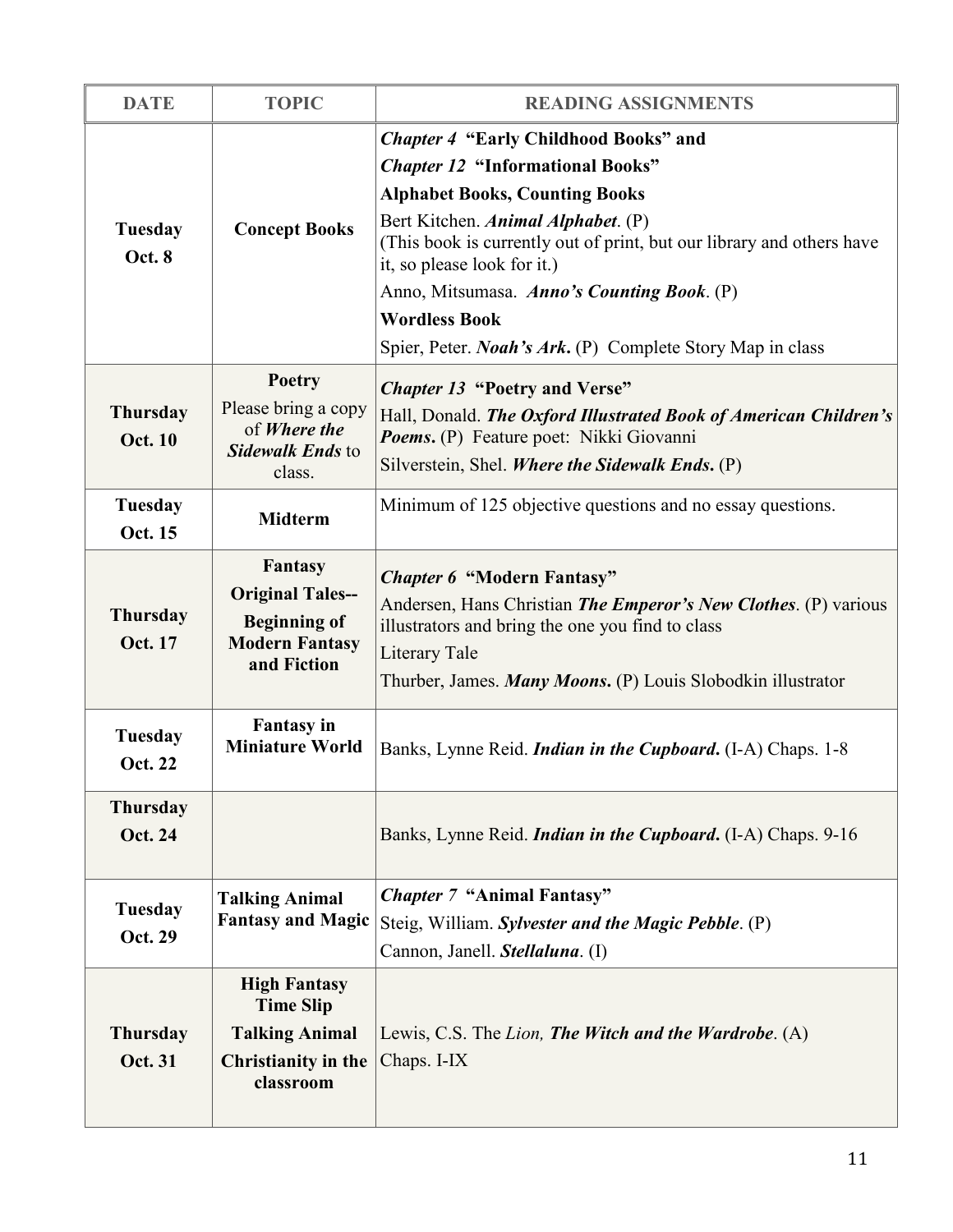| <b>DATE</b>                       | <b>TOPIC</b>                                                                                                    | <b>READING ASSIGNMENTS</b>                                                                                                                                                                                                          |  |  |
|-----------------------------------|-----------------------------------------------------------------------------------------------------------------|-------------------------------------------------------------------------------------------------------------------------------------------------------------------------------------------------------------------------------------|--|--|
| Tuesday<br><b>Nov. 5</b>          |                                                                                                                 | Lewis, C.S. The Lion, The Witch and the Wardrobe. (A)<br>Chaps. X-XVII                                                                                                                                                              |  |  |
| <b>Thursday</b><br><b>Nov. 7</b>  | Contemporary<br><b>Realistic Fiction</b><br><b>Read Aloud</b><br><b>Reflection Due in</b><br>class in hard copy | <b>Chapter 9 "Contemporary Realistic Fiction"</b><br>Yolen, Jane. Owl Moon. (P) John Schoenherr, illustrator<br>Bemelmans, Ludwig. <i>Madeline</i> (P)<br>Allard, Harry. Miss Nelson Is Missing. (P) James Marshall,<br>illustrator |  |  |
| Tuesday<br><b>Nov. 12</b>         | <b>Realistic Fiction</b>                                                                                        | Paterson, Katherine. Bridge to Terabithia. (A) Chaps. 1-6                                                                                                                                                                           |  |  |
| <b>Thursday</b><br><b>Nov. 14</b> |                                                                                                                 | Paterson, Katherine. <i>Bridge to Terabithia</i> . (A) Chaps. 7-13                                                                                                                                                                  |  |  |
| <b>Tuesday</b><br><b>Nov. 19</b>  | <b>Realistic Fiction</b><br><b>Adventure</b>                                                                    | Paulson, Gary. <i>Hatchet</i> . (A) Chaps. 1-9                                                                                                                                                                                      |  |  |
| <b>Thursday</b><br><b>Nov. 21</b> |                                                                                                                 | Paulson, Gary. <i>Hatchet.</i> (A) Chaps. 10-Epilogue                                                                                                                                                                               |  |  |
| <b>Tuesday</b><br><b>Nov. 26</b>  | <b>Historical Fiction</b><br>and Multicultural<br>1947                                                          | <b>Chapter 8 "Culturally Diverse Literature"</b><br>Lord, Bette Bao. In the Year of the Boar and Jackie Robinson. (I)                                                                                                               |  |  |
| <b>Nov. 28</b>                    | <b>Thanksgiving</b>                                                                                             | "Oh give thanks to the Lord, for He is good; for His steadfast<br>love endures forever!" Psalm 106:1                                                                                                                                |  |  |
| Tuesday<br>Dec. 3                 | <b>Historical Fiction</b><br>1800s                                                                              | <b>Chapter 10 "Historical Fiction"</b><br>Hall, Donald. Ox-cart Man. (P) Barbara Cooney illustrator<br>American History   Floca, Brian. <i>Locomotive</i> . (P)                                                                     |  |  |
| <b>Thursday</b><br>Dec. 5         | <b>Historical Fiction</b><br>1933<br><b>The Great</b><br><b>Depression</b>                                      | Taylor, Mildred D. Roll of Thunder, Hear My Cry. (A)<br>Author's Notes-Chap. 6                                                                                                                                                      |  |  |
| Tuesday<br>Dec. 10                |                                                                                                                 | Taylor, Mildred D. Roll of Thunder, Hear My Cry. (A)<br>Chaps. 7-12                                                                                                                                                                 |  |  |